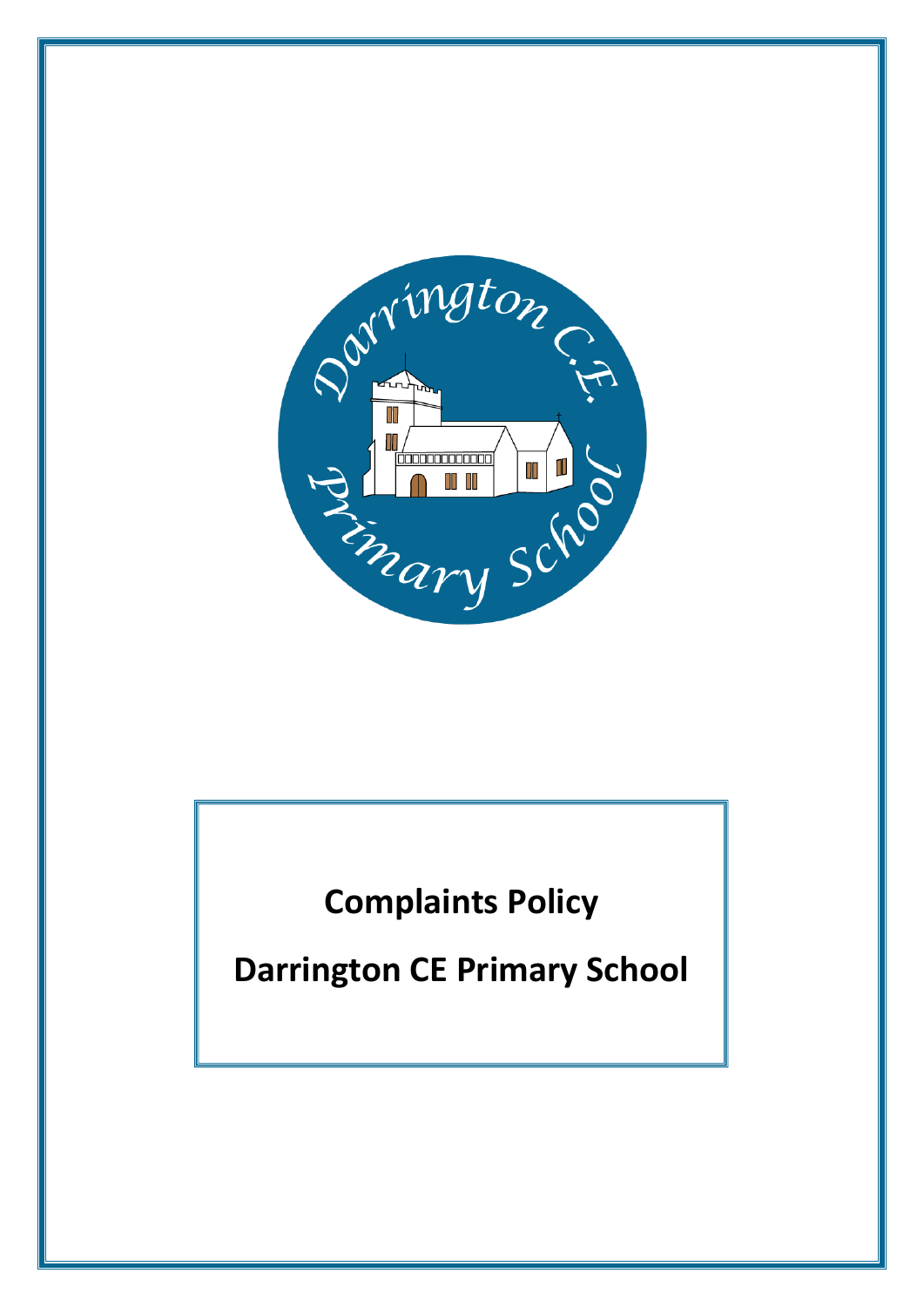## **Introduction**

Darrington CE Primary School takes complaints seriously and we want to use these as an opportunity to learn and improve for the future, as well as a chance to put things right for the person or organisation that has made the complaint if it is required.

#### **Aim**

• To provide a fair and accessible complaints process which is easy for everyone to use.

#### **Objectives**

- To ensure that there is an opportunity for complaints to be resolved informally without the need to escalate the formal process.
- To ensure that all informal complaints are dealt with seriously.
- To ensure that everyone within the organisation knows how the complaints process works and what to do if a complaint is received.
- To ensure that any complaints received are fully investigated fairly and objectively, in an impartial and timely manner.

#### **What is the difference between a complaint and a safeguarding concern**

There is a difference between a complaint and a concern about something in school. In the first instance, we need to establish which of these categories it falls into and we will do this by establishing factual information.

A concern may be defined as 'an expression of worry or doubt over an issue considered to be important for which reassurances are sought'.

A complaint may be defined as 'an expression of dissatisfaction however made, about actions taken or a lack of action'.

#### **Safeguarding concerns**

Safeguarding concerns and allegations are taken extremely seriously by the school. In the first instance, you can contact a member of the schools Safeguarding Team to discuss or raise your concern. The Senior Designated Safeguarding Lead (DSL) will establish factual information and decide if the concern or allegation meets the threshold for Child Protection action.

If anyone working in the school, including supply teachers and volunteers has;

- Behaved in a way that has harmed a child or may have harmed a child,
- Possibly committed a criminal offence against or relating to a child,
- Behaved towards a child or children in a way that indicates they may pose a risk of harm to children or
- Behaved or may have behaved in a way that indicated they may not be suitable to work with children.

This is a safeguarding allegation rather than a complaint and must be reported to the LADO (Local Authority Designated Officer) within one working day and part 4 of Keeping Children Safe in Education must be followed.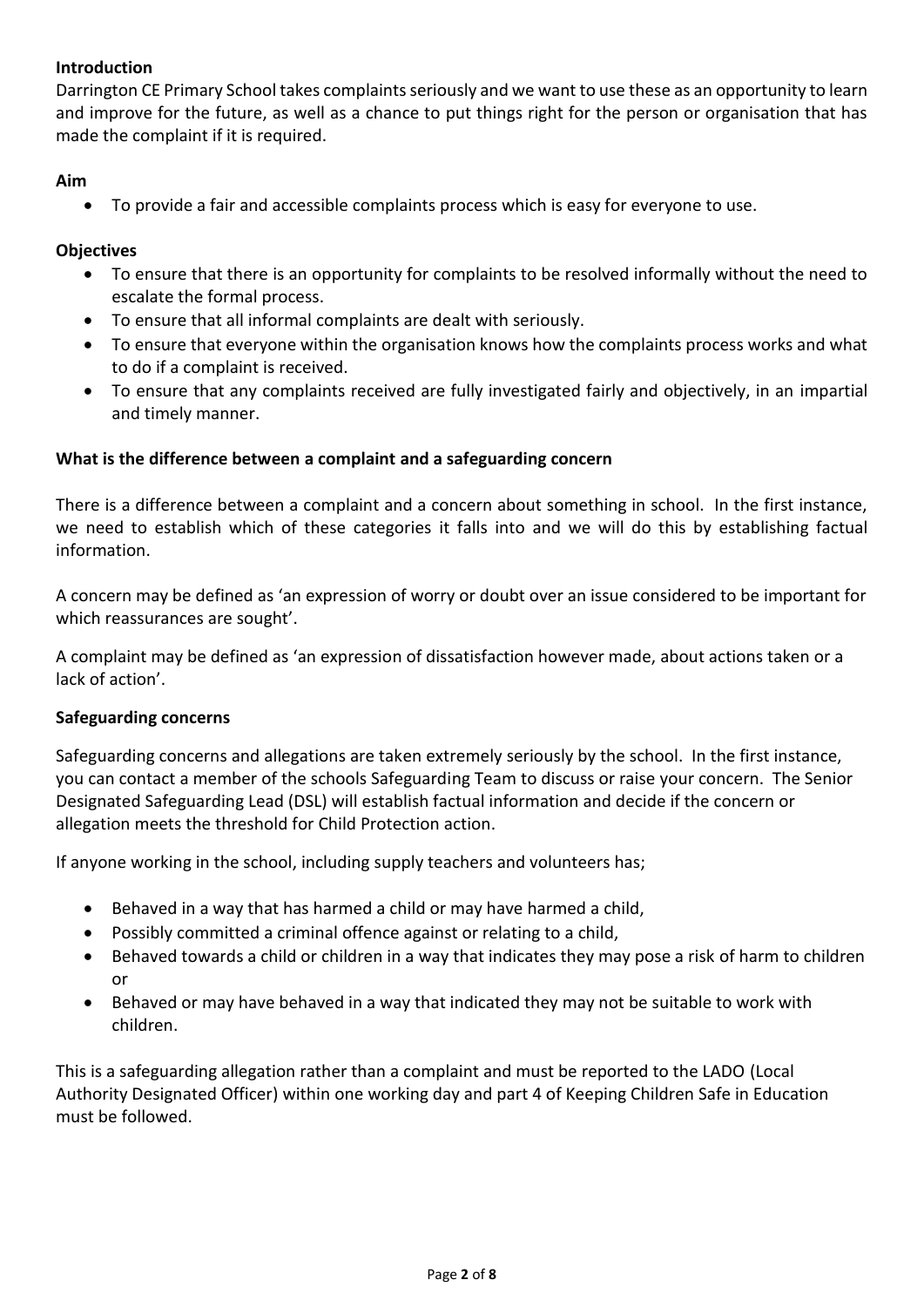# **Complaint**

Our complaints procedure will be followed where a pupil or parent raises a concern about poor practice towards a pupil that initially does not reach the threshold for child protection action. Poor practice examples include unfairly singling out a pupil, belittling a pupil or discriminating against them in some way. Complaints are managed by senior staff, the Headteacher and Governors.

# **The complaints process**

This process is set out into three stages and aims to be easy to use at all stages.



## **Stage 1** – **Informal Complaints**

The aim at this stage is to resolve a concern or complaint through informal contact at the appropriate level within school. At this stage the complaint will not be recorded as an official formal complaint unless the complainant specifically requests this. Any concerns or issues should be raised with the relevant member of staff in the first instance such as a teacher, member of the Senior Leadership team or the Headteacher. If appropriate, the Headteacher may delegate the complaint to another relevant member of staff to deal with it informally.

Upon a complaint being received either by telephone or in person, the person receiving the complaint will;

- Record the name, address and relationship to the school of the complainant (parent/visitor)
- Record the facts of the complaint in an impartial way
- Ask for clarity of the facts but not enter into a discussion regarding these at this stage
- Ask the complainant what they would like as a resolution

If the complainant indicates that they would have difficulty with that member of staff then an alternative member of staff will be sought.

Informal complaints directly addressed to the Chair of Governors, or trustees will be referred to the Headteacher in the first instance. However if the complaint has already been taken up with the Headteacher and is still unresolved, or the complaint is about the Headteacher then the complaint must be then made in writing either addressed to the school for the attention of the Chair of Governors or [admin@darringtonschool.org.uk](mailto:admin@darringtonschool.org.uk)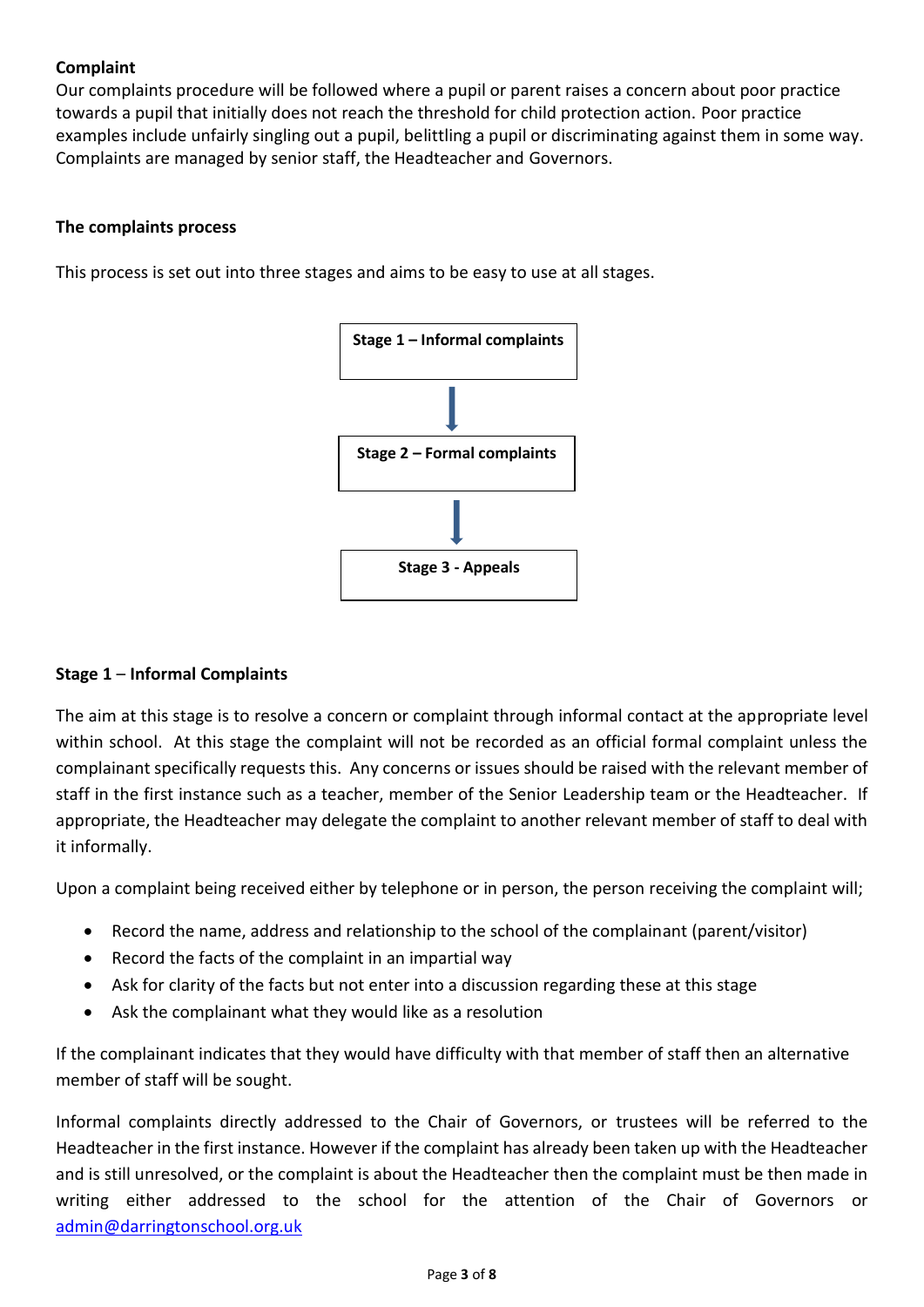If the complaint or issue could affect the general school policy then the Headteacher in agreement with the Chair of Governors may feel it is appropriate to bring the issue to the Governing body meeting. All names will be kept anonymous to ensure that the identity of the complainant is not disclosed should the complaint subsequently enter into the formal process.

An informal complaint at this stage should take no more than **five working days** (excluding school holidays) within which time we will attempt a resolution.

Possible outcomes at this stage will be as expected

- The complaint is resolved to the satisfaction of the complainant
- The complaint is not resolved to the satisfaction of the complainant
- The complaint is to be dealt with under another procedure

## **Stage 2 – Formal Complaints**

A formal complaint will be when either the complainant or school have been unable to reach a satisfactory outcome at the informal stage. The Headteacher will acknowledge receipt of a written complaint within **three working days** and should take no more than **10 working days** to ensure the complaint is fully investigated. This may include delegating the responsibility for information gathering to another member of staff as appropriate. A meeting or telephone call may be requested by the Headteacher/Chair of Governors with the complainant to assist with the investigation in clarifying the facts/issues. Recordings of telephone conversations and/or meetings is **strictly not permitted** without the consent and permission of both parties.

If the complaint is regarding the Headteacher then this should be made clear in the initial written complaint and addressed to the chair of Governors. The complainant should then communicate with the Chair of Governors for the duration of the investigation. If the complaint is regarding the Chair of Governors, then the Headteacher will approach a Trustee of the school and the Trustee will take the place of the Chair at this stage for the duration of the complaint.

Once the investigation is complete, the Headteacher/Chair of Governors will review all the information and discuss the findings with the complainant with the aim of resolving the complaint to a satisfactory outcome for both the complainant and school.

The Headteacher/Chair of Governors will decide on the outcome of the complaint based on all the available evidence and inform the complainant of the outcome in writing. This should also include details of how the complainant can appeal if they remain dissatisfied. A meeting may also be arranged to convey the reason for the decision.

If the complaint involves taking disciplinary action against a member of staff, this will be dealt with through the schools formal HR procedures. The schools disciplinary procedures require that all the details of the proceedings are to remain confidential and consequently the complainant will not therefore be informed of the outcome of these proceedings.

## **Stage 3 - Appeals**

If a complainant remains dissatisfied and wishes to appeal against the decision made at stage 2, they have the right to request an appeal. This request must be made in writing to the school within **20 working days of the date the outcome is received at stage 2**. This should be clearly addressed to the Chair of Governors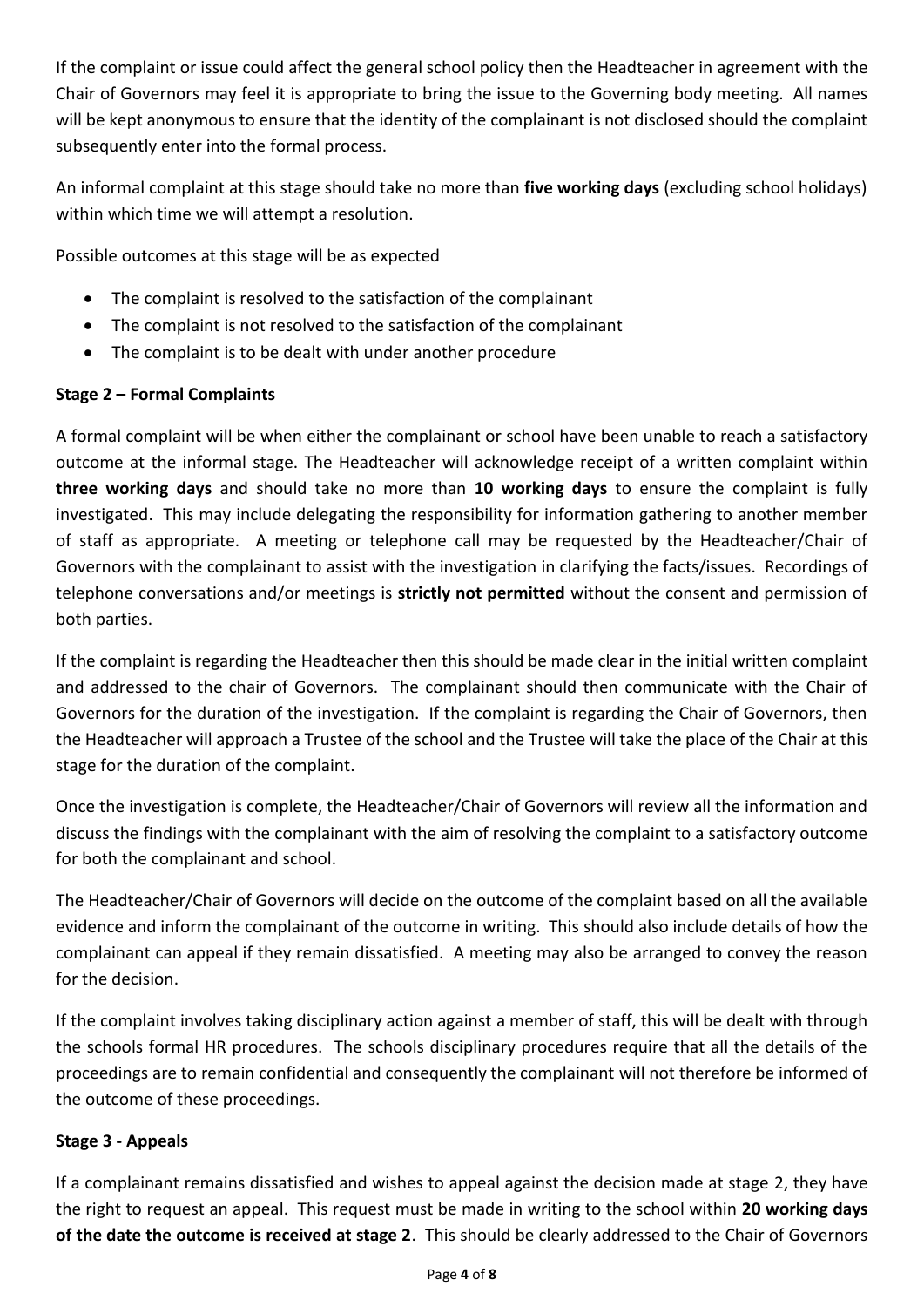in writing stating the intention of requesting an appeal. If the complaint is regarding the Chair of Governors, a Trustee will take the place of the Chair for this stage of the procedure.

The Chair of Governors has the option to resolve informally at this stage with the result that the complaint withdraws the complaint.

If this is not possible the Chair of Governors will convene an appeal hearing panel from the Governing body members. If the original complaint relates to the Headteacher or Chair of Governors, the Trustees will from an appeals panel.

The appeals panel will be convened within **15 working days** from the date of receipt of the request for an appeals hearing. If no dates are suitable to the complainant within this timescale, the panel may meet outside this this period of time at a mutually agreeable date and time. The timescale for this is a maximum of 20 working days from the date of the receipt of the request. Notice of the meeting will be made in writing at least 5 days in advance of the appeal panel date.

The appeal panel will comprise of at least three Governors, one of whom will act as the chair of the Appeal panel for the hearing. The panel MUST NOT include any of the following;

- Chair of Governing body
- Employee of the school
- A Governor of the Governing body who has had any prior involvement in the complaint

The purpose of the Appeals panel is to ensure that the formal process at stage 2 was followed correctly. Accordingly the respondent will be the person who made the decision at stage 2.

The complainant may be accompanied by a relative, colleague or friend. If they are accompanied they must make their own arrangements for this to happen. The representative may ask questions, confer with the complainant, or make summary statements but they are not permitted to answer any questions on behalf of the complainant.

The Chair of the Appeals Panel will ensure that the purpose and remit of the panel meeting is explained fully and ensure both parties have the opportunity to put forward their case without interruption. The Chair will ensure all members present are respectful and courteous of others and that questions are asked by both parties. The Panel Hearing will only address relevant issues and key facts which relate to the complainant, new or additional complaints will not be heard at this stage. Any written material must be seen by all parties in advance of the meeting and any new issues be given adequate time for consideration by the other party.

## **Procedure of Appeal Panel**

- Introductions by the Chair along with an overview.
- The complainant should explain the complaint and questions from the committee are asked
- Any witnesses to support the complainant will give evidence and answer questions from the committee.
- The respondent will explain the outcome of the formal complaint along with any preceding informal action and answer questions from the committee.
- Any witnesses to support the respondent will give evidence and answer questions from the committee.
- The complainant sums up.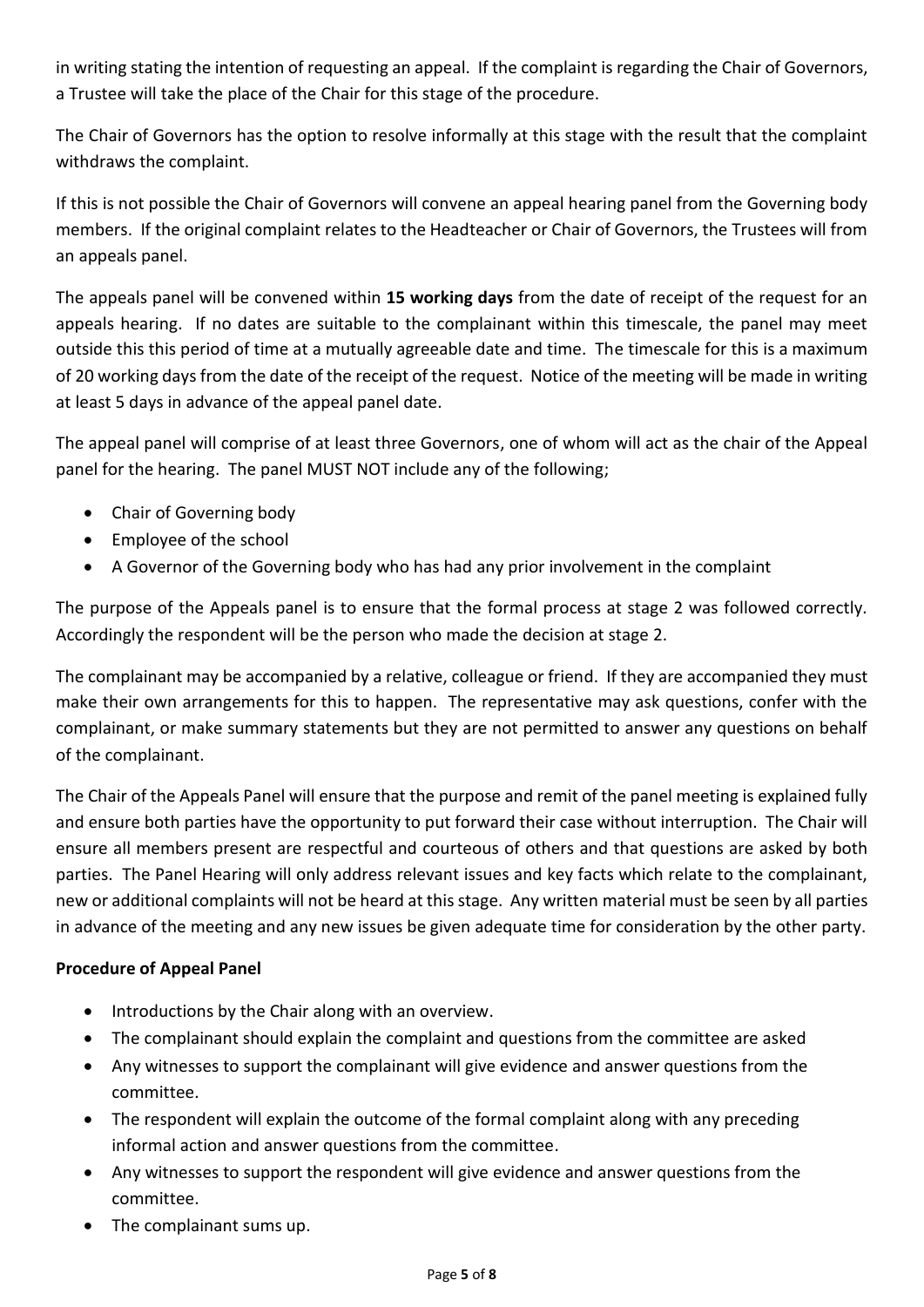- The respondent sums up.
- All persons other than the Panel Committee members will leave the room to allow the committee to discuss their findings.
- The complainant and respondent are informed of the decision within 5 working days and within the letter it will detail a description of actions taken to investigate the complaint, conclusion, and any action taken including learning points or recommendations if any.

The decision of the Appeal Panel will be final and the same complaint will not be considered by school again.

If the complainant remains dissatisfied and feels that their complaint was not handled correctly, they can contact the Education Funding Agency and complete their online form. The Education Funding Agency will not overturn the Schools decision regarding a complaint however if they feel that the school did not deal with the complaint properly they can request that the complaint is looked at again from an appropriate stage.

## **Serial and Persistent Complainants**

We understand that there may be times when a complainant remains dissatisfied despite going through all stages of this complaints procedure.

If a complainant tries to re-open a complaint which has previously exhausted the complaints process then the Chair of Governors has the right to inform them that the complaint will not be considered again unless there is substantial evidence which may have an impact on the original outcome. If this is the case then the complaint can be entered into the complaints procedure at the appropriate stage as a new complaint. If once the complaint is entered into the process at any stage and is the same complaint as before then the Chair of Governors has the right to refuse the complaint giving the reason that it is the same complaint and has already exhausted the process.

If a complainant continues to contact the school regarding the same issue then they may be deemed as 'persistent or serial complainant'.

The school will define unreasonable complainants as;

- those who frequently complain regarding the same issue despite exhausting the complaints procedure
- those who refuse to accept the outcome of a complaint
- those who refuse to engage with the complaints process yet still wish for their complaint to be resolved
- those who insist on the complaint being dealt with outside the scope of the complaints process
- those who repeatedly makes the same complaint
- those who make excessive demands on the school time by frequent, lengthy complicated and stressful contact with staff members regarding the complaint either in person, in writing or by email while the complaint is being dealt with
- those who make unjustified comments about staff despite them trying to help
- those who are malicious, aggressive, threatening or use any form of intimidation or discrimination towards staff
- those who might publish unacceptable information on any social media platform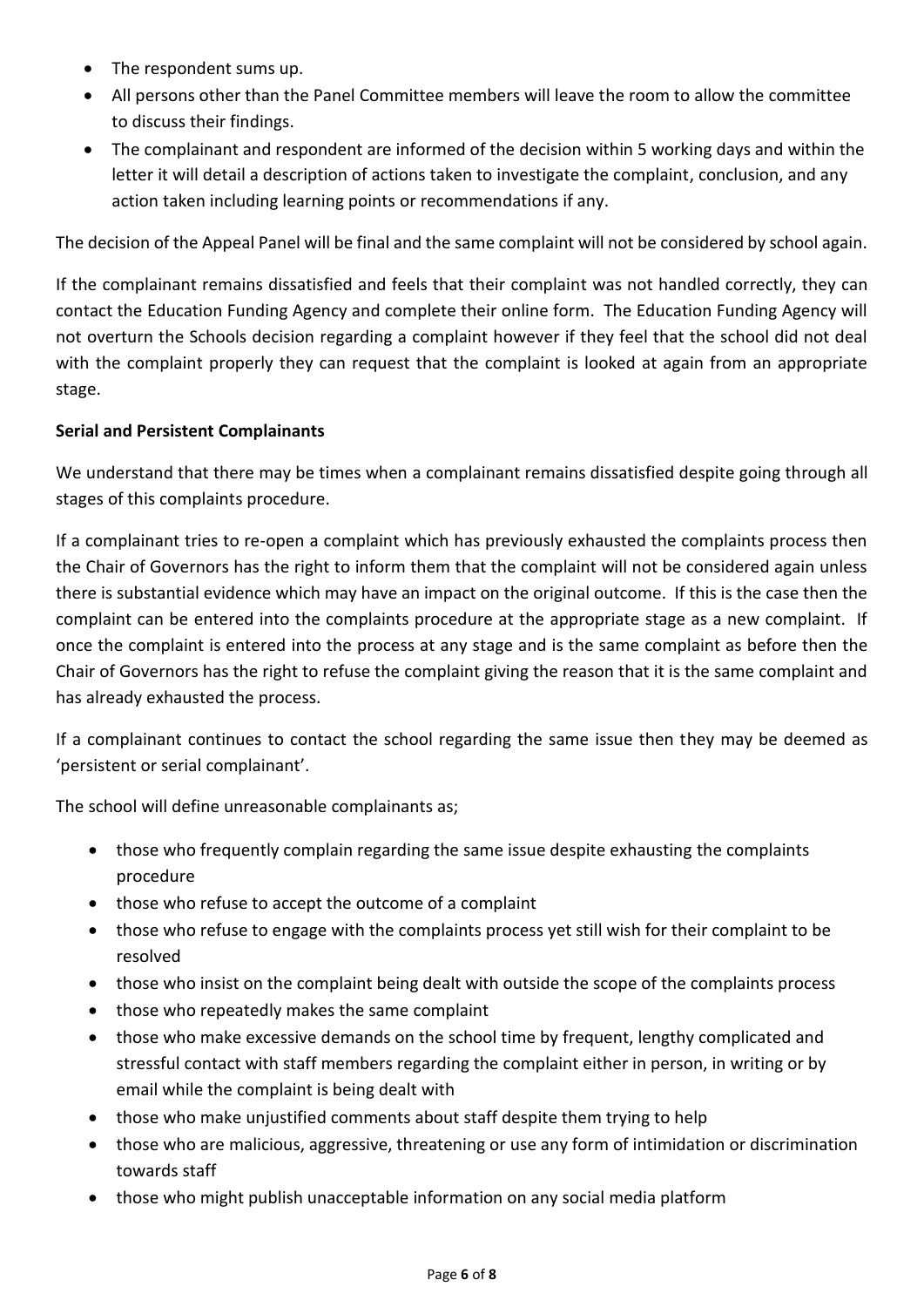If possible the Chair of Governors/Headteacher will speak informally to the complainant before marking them as unreasonable.

If the behaviour continues the Chair of Governors/Headteacher will write to them explaining that their behaviour is unreasonable and ask them to change it. If this does not improve and the unreasonable behaviour continues causing significant disruption to the school then the school may specify methods of communication and limit these. This will be reviewed every 6 months.

#### **Barring from School Premises**

Any incidents of violence, threats, or abusive behaviour towards any member of staff will not be tolerated and will be immediately reported to the police. This may include the Chair of Governors/Headteacher banning an individual from school.

Although schools are a public function for educating children, the school and its grounds are private places and as such the public has no automatic right of entry. The school will therefore strive to ensure that it remains a safe place for its staff and pupils.

If a parent's behaviour becomes a cause for concern the school can ask the parent/adult to leave the school premises. In serious cases the Headteacher/Chair of Governors can notify them in writing that they must not enter the school premises until further notice and they will then have the opportunity to formally express their views relating to the barring.

The decision to bar a person will then be reviewed by the Headteacher and Chair of Governors and a decision made to confirm or lift the bar. This decision will be communicated to the person in writing with a timescale if the bar is confirmed.

Any parent wishing to complain about their barring can do so by following the complaints procedure.

## **Whistleblowing**

Darrington CE Primary School has a separate Whistleblowing policy which can be found on our website and copies available upon request.

#### **Storage of Information and Personal Data**

We will record any formal complaints and keep a hard copy file in a secure location. Following the closure of a complaint, all relevant documents will be scanned and electronically stored for the duration of the time the child of the complainant remains at Darrington CE Primary School. Following the child leaving the school the complaint will be archived until the child's 18<sup>th</sup> birthday and then confidentially destroyed. A record of all formal complaints and decisions will be stored by the school office and checked annually.